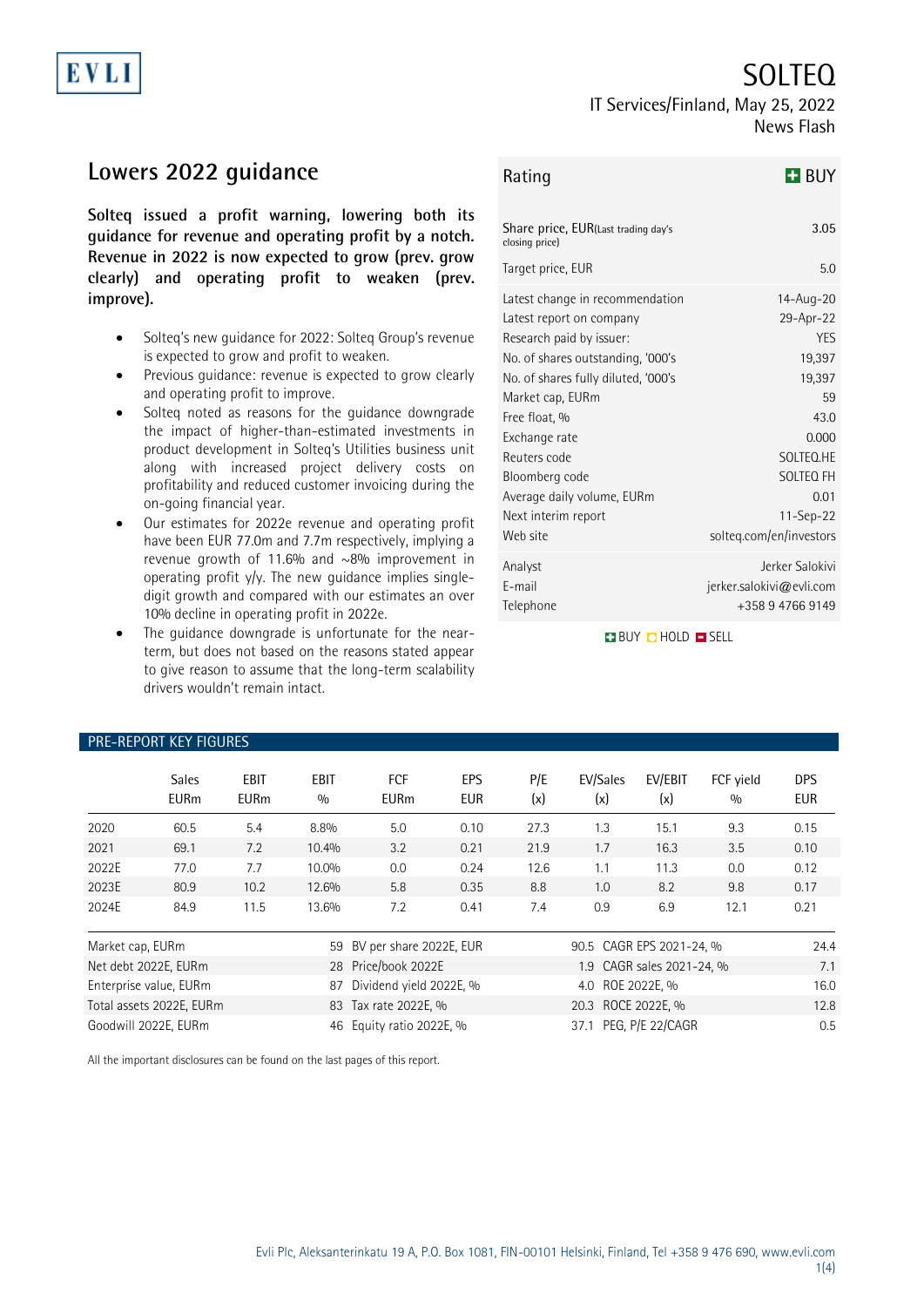#### Important Disclosures

Evli Research Partners Plc ("ERP") uses 12-month target prices. Target prices are defined by utilizing analytical techniques based on financial theory including (but not limited to) discounted cash flow analysis and comparative valuation. The selection of valuation methods depends on different circumstances. Target prices may be altered on the basis of new information coming to light in the underlying company or changes in interest rates, changes in foreign exchange rates, other securities prices or market indices or outlook for the aforementioned factors or other factors that may change the conditions of financial markets. Recommendations and changes by analysts are available at [Analysts' recommendations and ratings revisions](https://research.evli.com/JasperAllModels.action?authParam=key;461&authParam=x;G3rNagWrtf7K&authType=3). Investment recommendations are defined as follows: Target price compared to share price Recommendation<br> $\leq 10\%$  $\langle 5, 10, 10 \rangle$  SELL<br>  $\langle -10, 6, 10 \rangle$  SELL<br>  $\langle 10, 10, 10 \rangle$  $-10 - (+10) \%$  HOLD<br>> 10 % BUY  $> 10\%$ ERP's investment recommendation of the analyzed company is updated at least 2 times per year. 58% 60% 50% 40% 27% 30% 20% 15% 10% 0% Sell Hold Buy

The graph above shows the distribution of ERP's recommendations of companies under coverage in 11th of May 2020. If recommendation is not given, it is not mentioned here.

#### Name(s) of the analyst(s): Salokivi

This research report has been prepared by Evli Research Partners Plc ("ERP" or "Evli Research"). ERP is a subsidiary of Evli Plc. Production of the investment recommendation has been concluded on 29.4.2022, 8:00. This report has been published on 25.5.2022, 9:30.

None of the analysts contributing to this report, persons under their guardianship or corporations under their control have a position in the shares of the company or related securities.

The date and time for any price of financial instruments mentioned in the recommendation refer to the previous trading day's closing price(s) unless otherwise stated in the report.

Each analyst responsible for the content of this report assures that the expressed views accurately reflect the personal views of each analyst on the covered companies and securities. Each analyst assures that (s)he has not been, nor are or will be, receiving direct or indirect compensation related to the specific recommendations or views contained in this report.

Companies in the Evli Group, affiliates or staff of companies in the Evli Group, may perform services for, solicit business from, hold long or short positions in, or otherwise be interested in the investments (including derivatives) of any company mentioned in the publication or report.

Neither ERP nor any company within the Evli Group have managed or co-managed a public offering of the company's securities during the last 12 months prior to, received compensation for investment banking services from the company during the last 12 months prior to the publication of the research report.

ERP has signed an agreement with the issuer of the financial instruments mentioned in the recommendation, which includes production of research reports. This assignment has a limited economic and financial impact on ERP and/or Evli. Under the assignment ERP performs services including, but not limited to, arranging investor meetings or –events, investor relations communication advisory and production of research material.

ERP or another company within the Evli Group does not have an agreement with the company to perform market making or liquidity providing services.

For the prevention and avoidance of conflicts of interests with respect to this report, there is an information barrier (Chinese wall) between Investment Research and Corporate Finance units concerning unpublished investment banking services to the company. The remuneration of the analyst(s) is not tied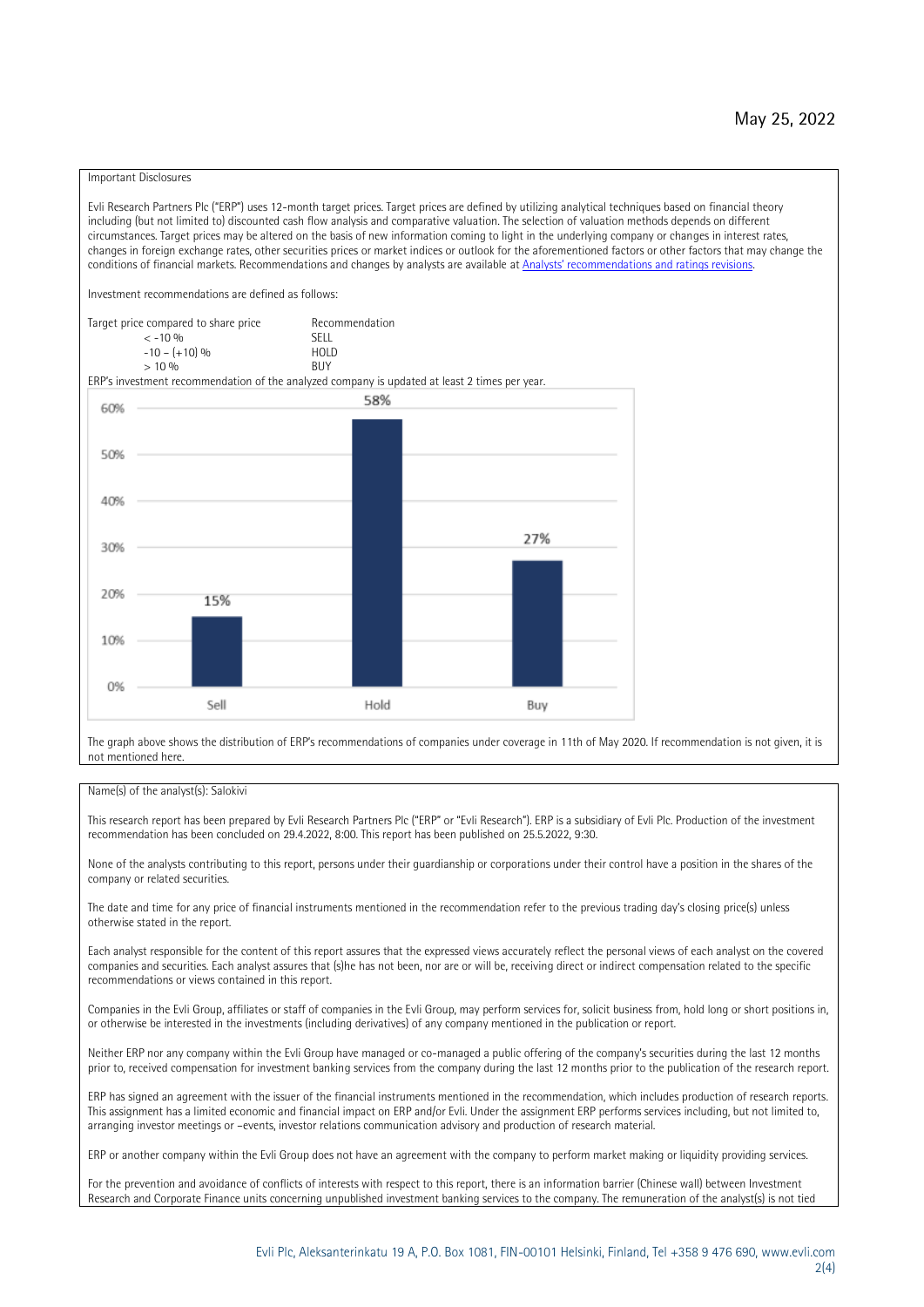directly or indirectly to investment banking transactions or other services performed by Evli Plc or any company within Evli Group.

This report has not been disclosed to the company prior to its dissemination.

This report is provided and intended for informational purposes only and may not be used or considered under any circumstances as an offer to sell or buy any securities or as advice to trade any securities.

This report is based on sources ERP considers to be correct and reliable. The sources include information providers Reuters and Bloomberg, stock-exchange releases from the companies and other company news, Statistics Finland and articles in newspapers and magazines. However, ERP does not guarantee the materialization, correctness, accuracy or completeness of the information, opinions, estimates or forecasts expressed or implied in the report. In addition, circumstantial changes may have an influence on opinions and estimates presented in this report. The opinions and estimates presented are valid at the moment of their publication and they can be changed without a separate announcement. Neither ERP nor any company within the Evli Group are responsible for amending, correcting or updating any information, opinions or estimates contained in this report. Neither ERP nor any company within the Evli Group will compensate any direct or consequential loss caused by or derived from the use of the information represented in this publication.

All information published in this report is for the original recipient's private and internal use only. ERP reserves all rights to the report. No part of this publication may be reproduced or transmitted in any form or by any means, electronic, mechanical, photocopying, recording or otherwise, or stored in any retrieval system of any nature, without the written permission of ERP.

This report or its copy may not be published or distributed in Australia, Canada, Hong Kong, Japan, New Zealand, Singapore or South Africa. The publication or distribution of this report in certain other jurisdictions may also be restricted by law. Persons into whose possession this report comes are required to inform themselves about and to observe any such restrictions.

Evli Plc is not registered as a broker-dealer with the U. S. Securities and Exchange Commission ("SEC"), and it and its analysts are not subject to SEC rules on securities analysts' certification as to the currency of their views reflected in the research report. Evli Bank is not a member of the Financial Industry Regulatory Authority ("FINRA"). It and its securities analysts are not subject to FINRA's rules on Communications with the Public and Research Analysts and Research Reports and the attendant requirements for fairness, balance and disclosure of potential conflicts of interest. This research report is only being offered in U.S. by Auerbach Grayson & Company, LLC (Auerbach Grayson) to Major U.S. Institutional Investors and is not available to, and should not be used by, any U.S. person or entity that is not a Major U.S. Institutional Investor. Auerbach Grayson is a broker-dealer registered with the U.S. Securities and Exchange Commission and is a member of the FINRA. U.S. entities seeking more information about any of the issuers or securities discussed in this report should contact Auerbach Grayson. The securities of non-U.S. issuers may not be registered with or subject to SEC reporting and other requirements.

ERP is not a supervised entity but its parent company Evli Plc is supervised by the Finnish Financial Supervision Authority.